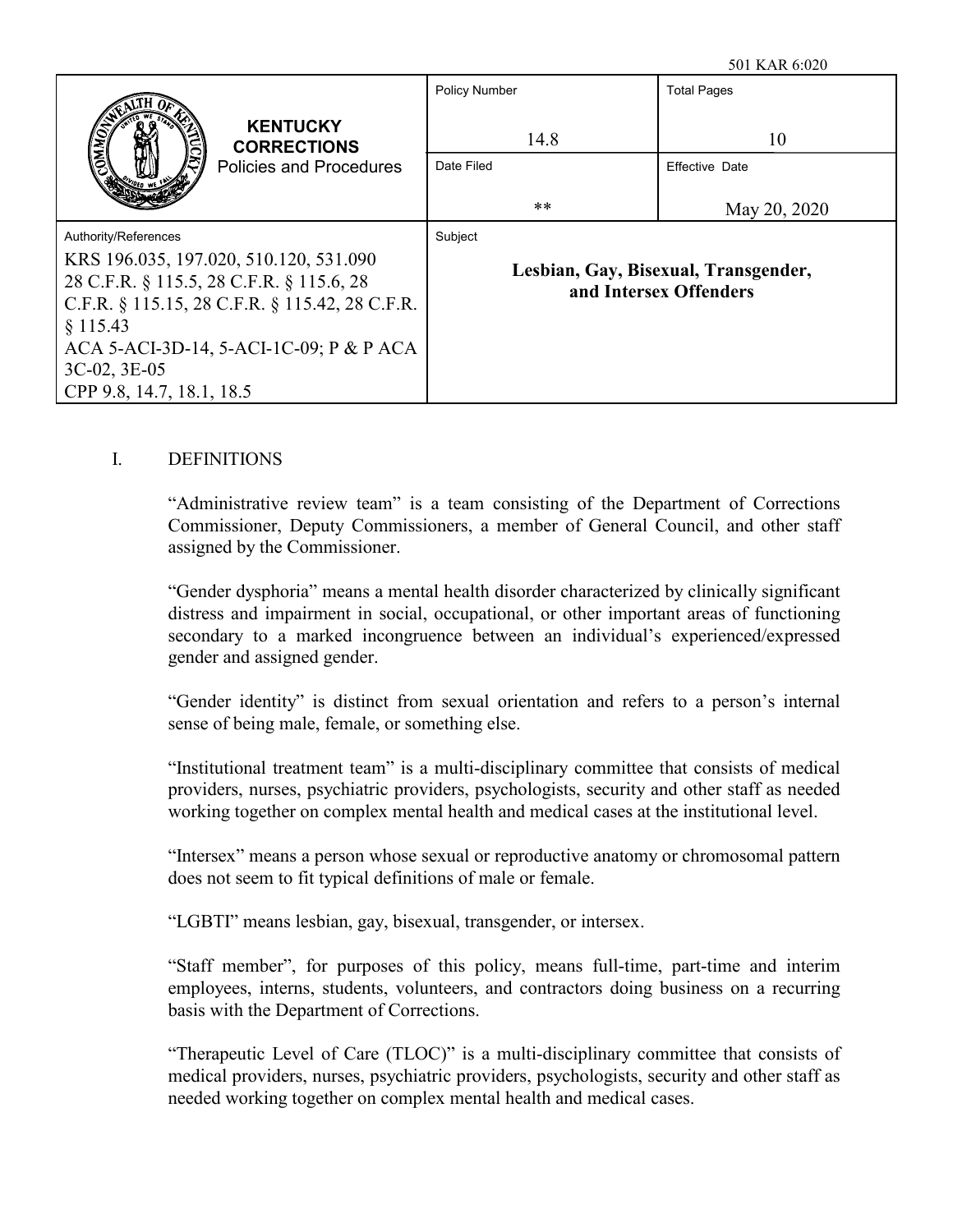| Policy Number | <b>Effective Date</b> | Page |
|---------------|-----------------------|------|
| 4.8           | May 20, 2020          |      |

"Transgender" means a person whose gender identity (i.e. internal sense of feeling male or female) is different from the person's assigned sex at birth. For example, a transgender woman is an individual who was born male but identifies as female. A transgender man is an individual who was born female but identifies as male. Transgender people may or may not be prescribed hormones or have had gender affirming surgery.

## II. POLICY and PROCEDURES

It is the policy of the Kentucky Department of Corrections to be sensitive to the unique issues of individuals who are LGBTI and to evaluate and place those individuals in a manner that is safe and consistent with the Prison Rape Elimination Act (PREA) standards and the department's mission, values and security procedures. The Kentucky Department of Corrections has a zero tolerance for sexual abuse or sexual harassment towards any offender, to include LGBTI offenders. There is also zero tolerance for the use of any derogatory terms or discriminatory acts directed towards any LGBTI offender.

Additionally, it is the policy of the Kentucky Department of Corrections to provide staff members a procedure for evaluation, placement, and treatment of offenders who present as intersex or identify as transgender and to ensure appropriate medical/mental health care and offender safety.

- A. Facility Determination
	- 1. An assessment to determine the facility a transgender or intersex inmate shall be assigned to shall be made on a case-by-case basis via an individualized assessment of the inmate by the Therapeutic Level of Care (TLOC) committee, which includes input from medical and mental health staff, in consultation with the Director of Classification. A determination shall not be made based on genital status alone.
	- 2. Staff shall consider if placement would ensure the inmate's health and safety and if the placement would present management or security problems.
	- 3. Staff shall give serious consideration to the inmate's own views concerning his or her safety.
	- 4. The individualized assessment shall consider the following:
		- a. Classification's housing decision;
		- b. The offender's documented choice of whether a male or female facility is safest for him or her;
		- c. The inmate's physical characteristics;
		- d. Whether the inmate identified as male or female;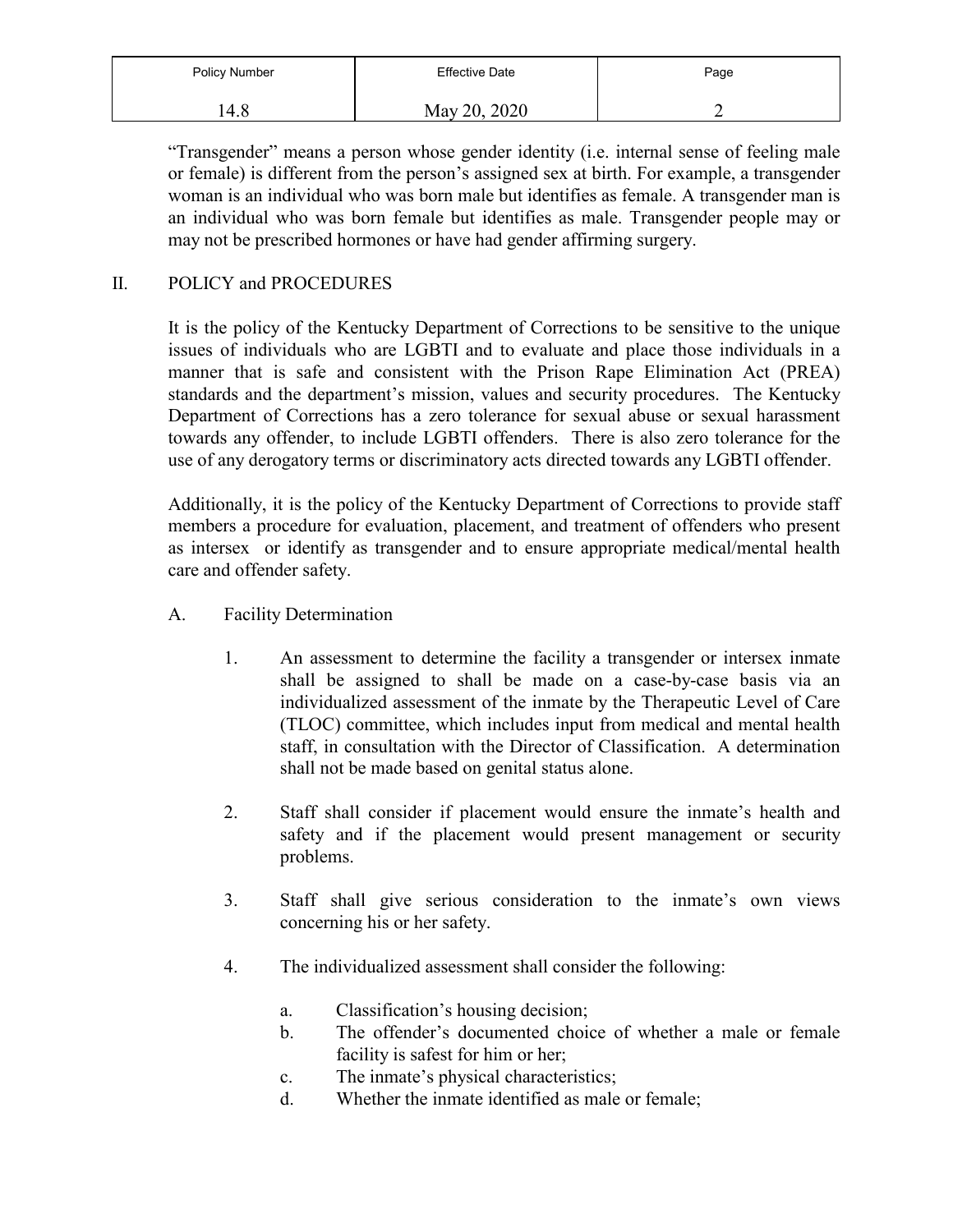| Policy Number | <b>Effective Date</b> | Page |
|---------------|-----------------------|------|
| 14.8          | May 20, 2020          |      |

- e. The offender's prior institutional history, to include incidents and grievances;
- f. The offender's prior violent or sexual crime history;
- g. The offender's physical appearance, age, and physical build;
- h. Any relevant information obtained about the offender from security, medical or mental health staff since arrival;
- i. The ability of security staff to house and supervise the offender to ensure his or her safety in each environment;
- j. Any management problems that can be identified in each facility; and
- k. Any other relevant information about the offender's ability to positively or negatively manage his or herself in each type of environment.

## B. Facility Intake

- 1. Notifications
	- a. If an inmate is received by the Department of Corrections (DOC) through intake and DOC staff are made aware through the receiving process or if at any time during incarceration an offender identifies as a transgender male or transgender female or is an offender who is intersex, DOC staff shall immediately notify the Shift Supervisor and institutional PREA Compliance Manager.
	- b. As soon as possible after being notified the institutional PREA Compliance Manager shall notify medical staff, mental health staff, the Warden and the agency PREA Coordinator.
- 2. Initial Housing Assignment
	- a. Upon intake at their assigned facility an initial housing assignment shall be made with the safety of the LGBTI inmate as priority.
	- b. LGBTI inmates shall not be placed into restrictive housing involuntary unless an assessment of all available alternatives has been made and there are no alternative means available. If the inmate is placed in restrictive housing involuntarily , an assessment shall be completed within 24 hours. The inmate shall be kept in restrictive housing involuntarily only until an alternative means of separation from likely abusers can be arranged. This shall not ordinarily exceed 30 days.
	- c. LGBTI inmates shall be housed in the least restrictive setting possible while considering their safety and well-being.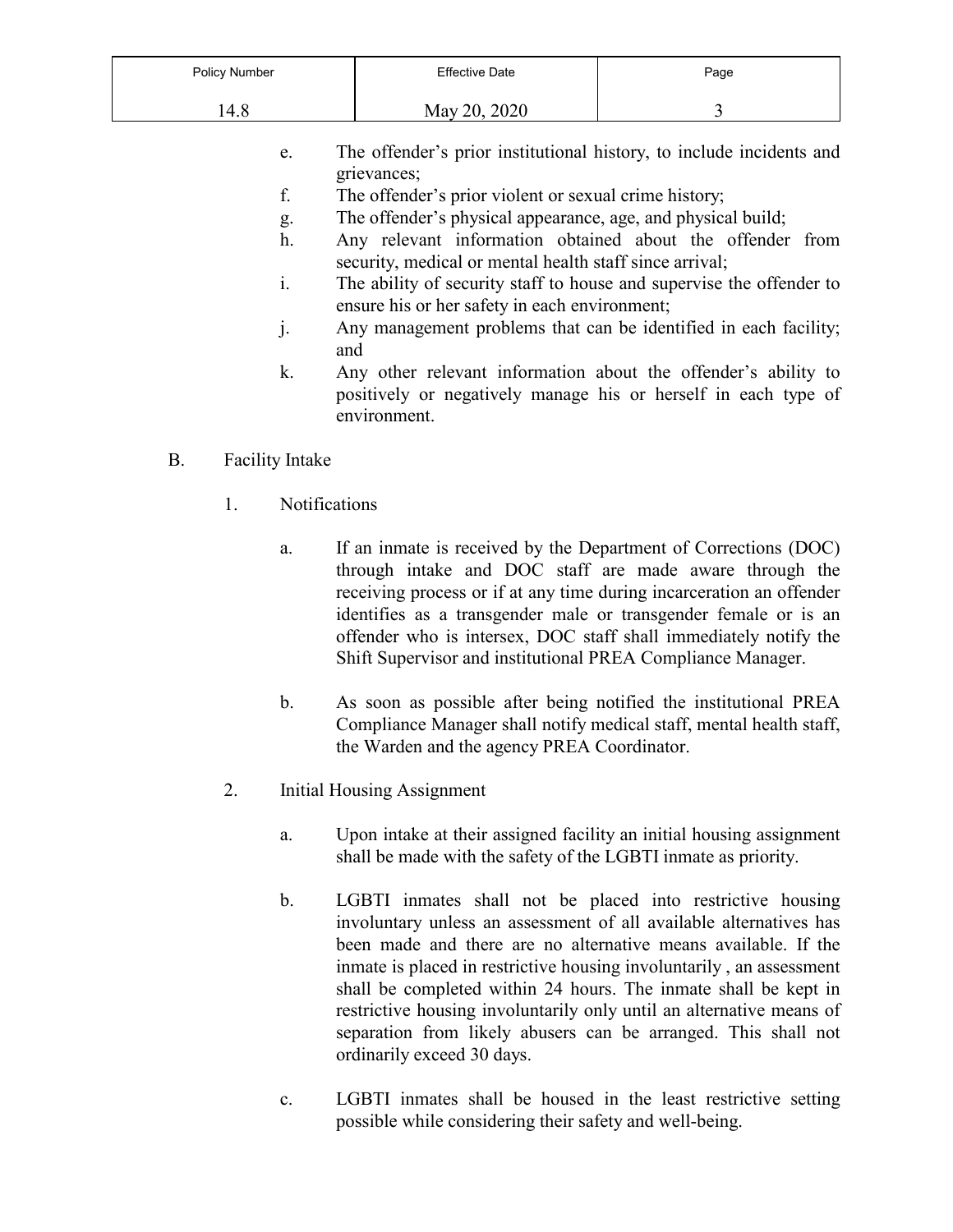| Policy Number | <b>Effective Date</b> | Page |
|---------------|-----------------------|------|
| 4.8           | May 20, 2020          |      |

- 3. Risk Screening
	- a. A risk screening shall be completed on all offenders, including LGBTI offenders, as required in CPP 14.7
	- b. If the result of the risk screening or any other assessments completed after the initial housing assignment is given indicate a need for a change in housing assignment, this shall be done as soon as possible after the screening or assessment is completed.
- C. Bed, Housing, Work, and Program Assignments
	- 1. All LGBTI inmates shall be classified in accordance with CPP 18.1. Classification staff shall use the results of the risk screening required in CPP 14.7 to help determine bed, housing, work and program assignments as well as safety and custody decisions.
	- 2. Classification staff shall give serious consideration to the inmate's own view concerning his or her safety.
	- 3. LGBTI offenders shall be given the same treatment in determining access to programming and services as other offenders within the correctional facility. However, work, education, and programming assignments can vary for offenders is there is a documented reason to keep separate those offenders at high risk of being sexually victimized from those at high risk of being sexually abusive. Classification staff shall make individualized determinations about these offender's assignments without discrimination.
	- 4. Classification staff shall not make any determinations based primarily on the complaints of staff or other inmates when the complaints are based on gender identity.
	- 5. Any questioning done by staff to make a determination for appropriate housing shall be conducted in a private and respectful manner.
	- 6.. Any question relating to an inmate's anatomy or surgical status shall only be asked by authorized medical staff as necessary for proper medical treatment.
	- 7. Classification staff shall not place LGBTI offenders in dedicated housing areas for LGBTI offenders solely on the basis of the offender's sexual orientation, identification or status.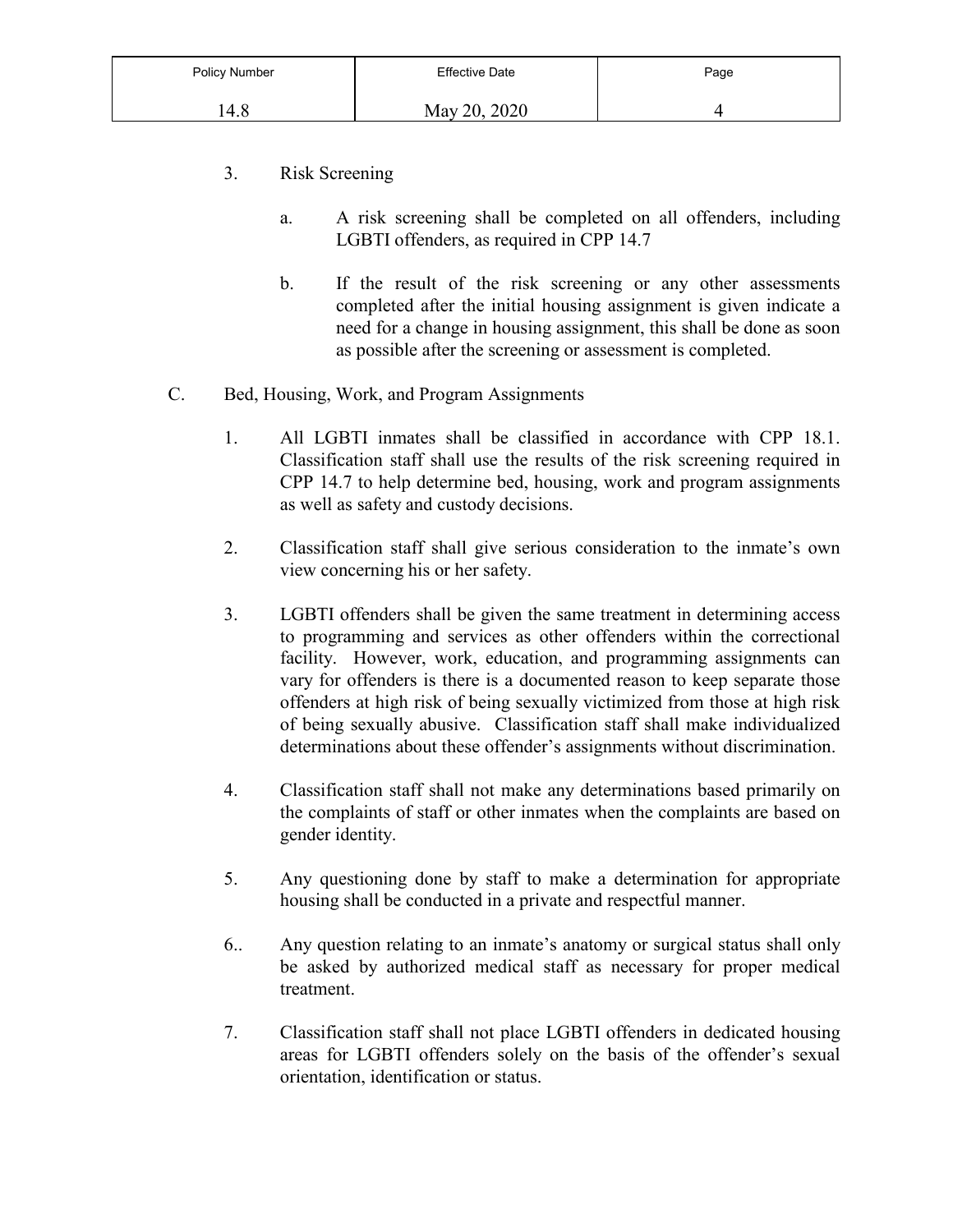| Policy Number | <b>Effective Date</b> | Page |
|---------------|-----------------------|------|
| 4.8           | May 20, 2020          |      |

- 8. Classification staff shall assess the placement and programming assignments for each transgender or intersex inmate twice a year to review any threats to safety experienced by the offender. This shall be completed at least once every six (6) months during the inmate's reclassification required by CPP 18.1.
- 9. Transgender or intersex offenders shall have the right to request their housing assignment be re-evaluated. Any offender request shall be made in writing to the Warden or designee of their assigned facility with an explanation of the reason for the request. The Warden or designee shall review and grant or deny the request based on the explanation at their discretion. The decision of the Warden or designee shall be documented.
- 10. A transgender or intersex inmate may request Protective Custody at any time according to the procedures in CPP 18.15.
- D. Staff Training and Awareness Respectful Communication
	- 1. LGBTI offenders shall be treated with the same rules and respect as other offenders.
	- 2. All DOC employees shall be required to attend training in pre-service and annually in in-service on PREA, which includes how to communicate effectively and professionally with offenders, including lesbian, gay, bisexual, transgender, intersex, or gender non-conforming offenders.
		- a. In-service training shall include gender-specific reference and training to staff as it relates to the specific population supervised.
		- b. If a staff member transfers to a different facility, they shall receive gender-specific training.
		- c. Staff shall also receive LGBTI-specific training in pre-service and in-service training.
	- 3. Respectful communication with transgender offenders is vital to facility safety and security. All staff are responsible for behaving professionally and responsibly around all offenders, to include LGBTI offenders, to maintain order and composure on their shift.
	- 4. To address LGBTI offenders respectfully, staff may not engage in unwelcome verbal comments, gestures, or actions of a derogatory or offensive nature, nor shall staff make demeaning references to the offender's gender or gender identity, or sexually suggestive or derogatory comments about the body or clothing of an offender or use obscene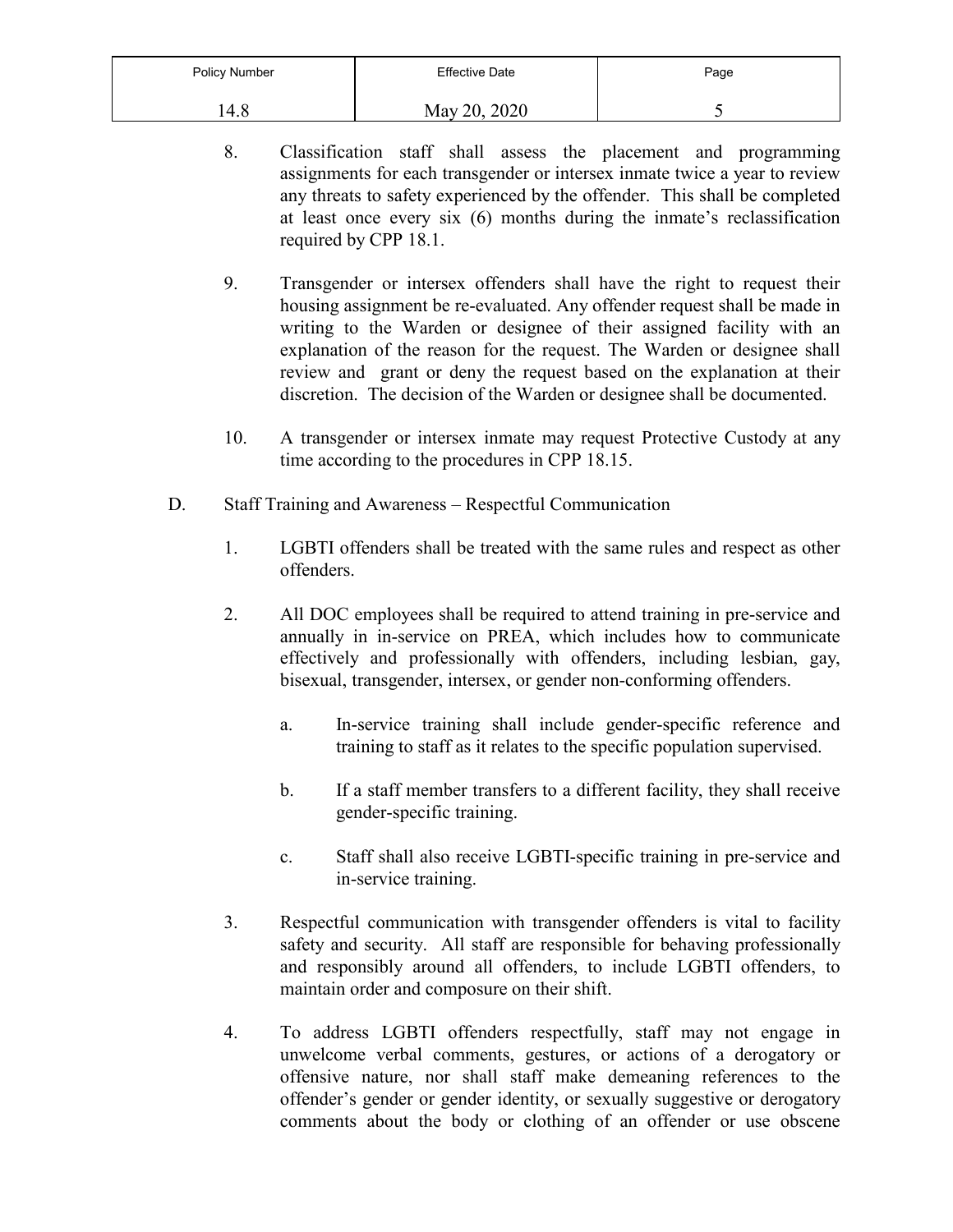| Policy Number | <b>Effective Date</b> | Page |
|---------------|-----------------------|------|
| l 4.8         | May 20, 2020          |      |

language or gestures. Terms such as "it," "he-she" and "that" are disrespectful to transgender offenders and shall not be tolerated.

- 5. Staff shall refer to transgender offenders by their legal last name and shall use the pronoun the offender prefers to address him or her.
- 6. Staff shall not attempt to change any offender's understanding of his or her gender identity or sexual orientation.
- 7. Staff shall not permit, condone, or otherwise allow any offender to sexually harass other offenders, including transgender offenders.
- 8. The DOC shall provide training to security staff about how to conduct cross-gender frisk searches and searches of transgender and intersex inmates in a professional and respectful manner.
- 9. All volunteers and contractors who have contact with inmates shall also be familiar with their responsibilities regarding LGBTI populations in accordance with Department policies.
- E. Showers
	- 1. Transgender and intersex inmates shall be given the opportunity to shower separately from other offenders. They shall not be required to shower separately but shall have the opportunity if they wish to do so. This shall be accomplished by:
		- a. Allowing the inmate to shower alone in a community shower at a time separate from other offenders; or
		- b. Allowing the inmate to shower alone in a shower that has separate and private walls or curtains.
	- 2. Transgender and intersex inmates shall be given as much privacy as possible without jeopardizing the safety of the inmate and the safety and security of the institution during the shower periods.
- F. Searches
	- 1. Offender searches shall be conducted in a professional and respectful manner, in the least intrusive manner possible, and consistent with security needs. Staff who frisk and strip search transgender and intersex offenders must have the requisite search training.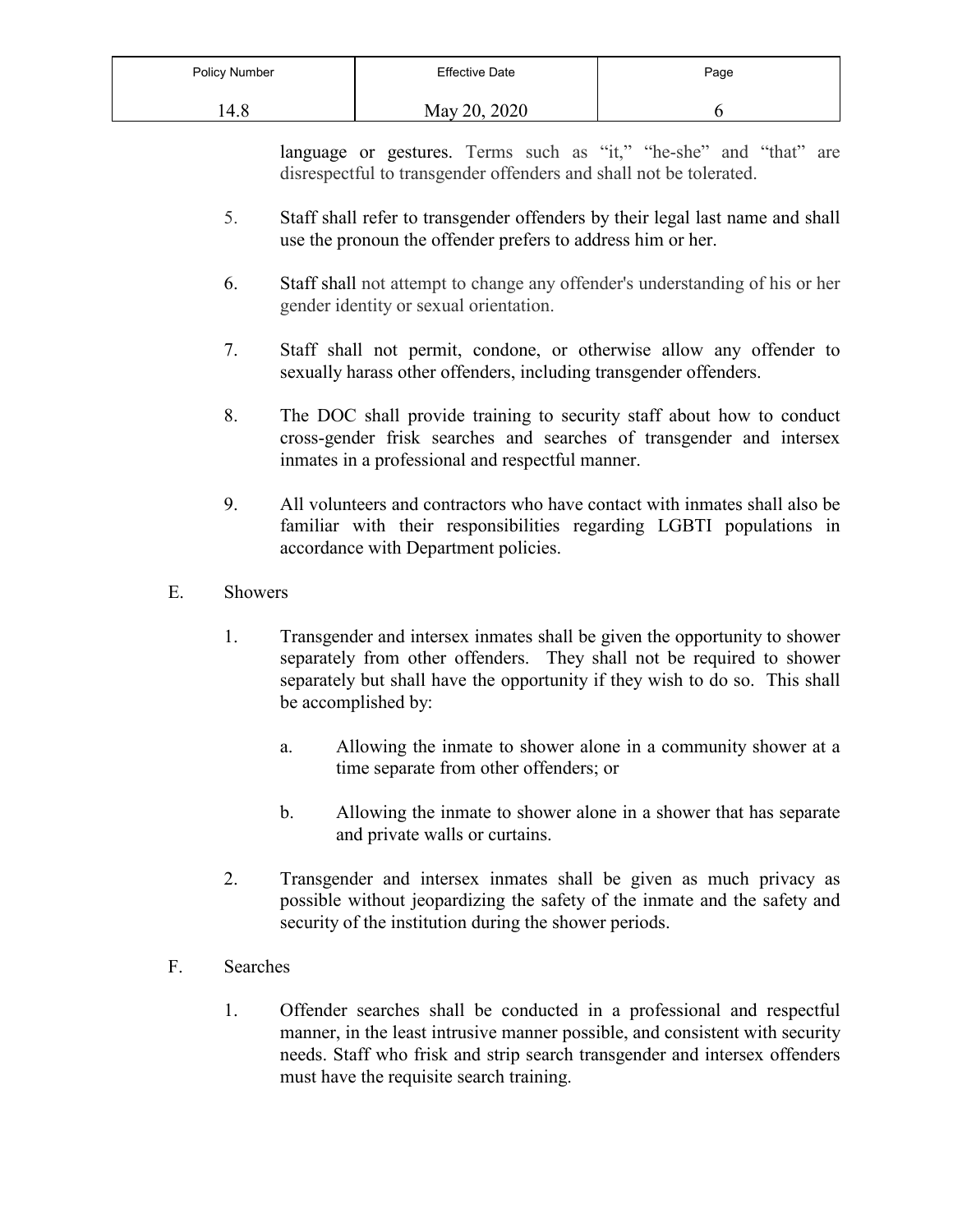| Policy Number | Effective Date | Page |
|---------------|----------------|------|
| 4.8           | May 20, 2020   | -    |

- 2. DOC staff shall not search or physically examine transgender or intersex inmates for the sole purpose of determining their genital status. If an inmate's genital status is unknown, DOC may determine it through conversations with the inmate, by reviewing medical records, or, if necessary, by learning that information as part of a broader medical examination conducted in private by a medical practitioner.
- 3. Operationally, four options may be used for searches of transgender or intersex inmates:
	- a. Frisk search conducted by female staff only, especially given there is no prohibition on the frisk searches female staff can perform;
	- b. Ask inmate to identify the gender of staff with whom he or she would feel most comfortable conducting the search;
	- c. Search conducted in accordance with the inmate's gender identity; or
	- d. Search conducted only by medical staff.
- 4. At no time shall one gender staff search a top half of an offender's body and another gender search a bottom half.
- 5. A determination of the staff gender to search a transgender or intersex inmate shall be made on a case-by-case basis and shall be documented in writing and documented within the offender management system with an explanation for the determination.
- 6. If the inmate requests to change this determination at any time, it shall be documented and a review completed. The results of the review shall also be documented.
- G. Transportation
	- 1. Whenever possible, both a male and female staff should be on a transport that includes a transgender or intersex offender so search options are available to the offender depending on the circumstance, gender identity, and PREA requirements that prohibit cross-gender pat searches.
	- 2. If it is not possible for both a male and female staff to be assigned on a transport that includes a transgender or intersex inmate, a staff member the same gender as designated for searches shall be assigned to the transport.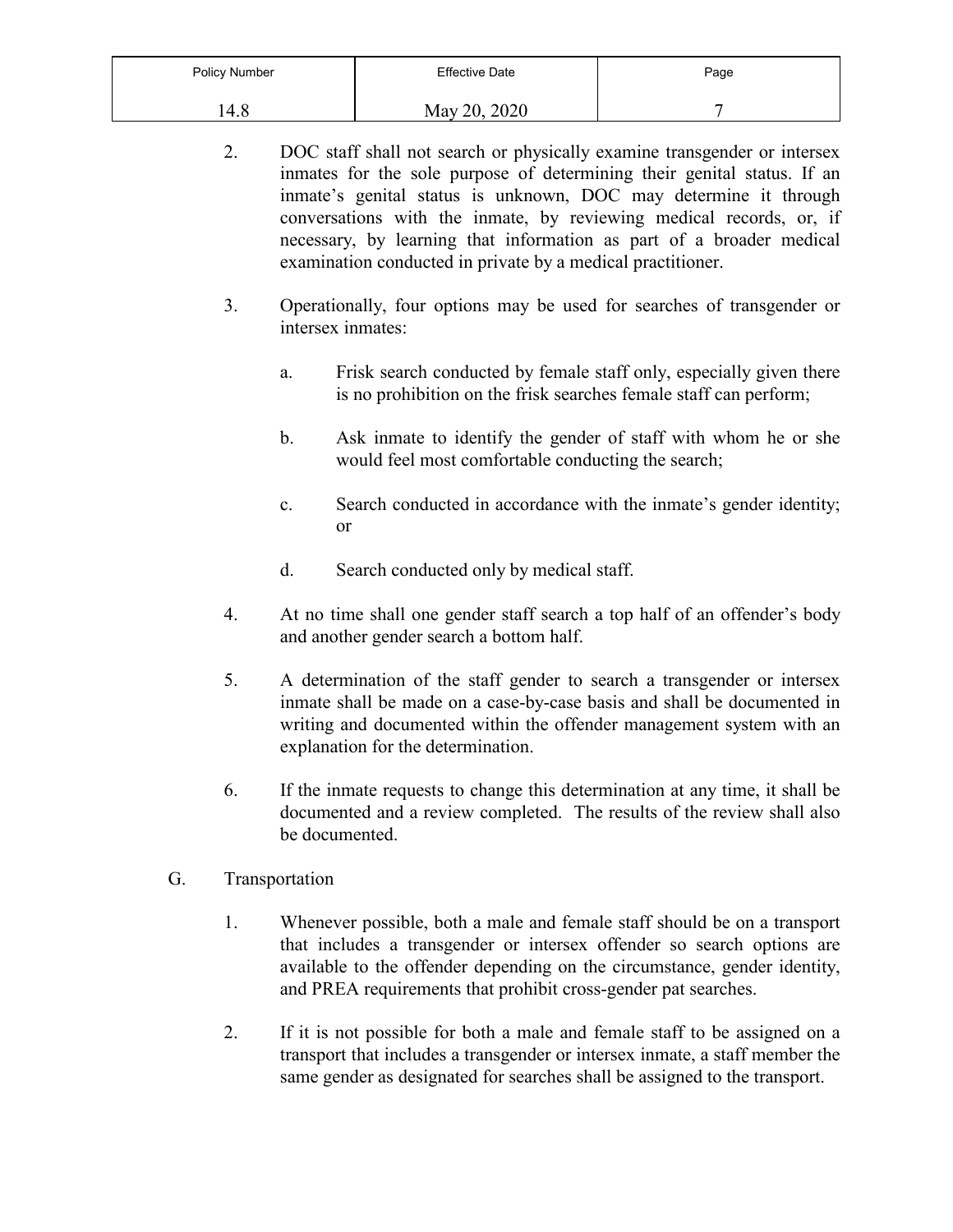| Policy Number | <b>Effective Date</b> | Page |
|---------------|-----------------------|------|
| 14.8          | 20, 2020<br>May 20.   |      |

- H. Confidentiality
	- 1. Because LGBTI offenders may be at particularly high risk for physical or sexual abuse or harassment, information learned about an offender, whether received from the offender, from the PREA Risk Screening, from other documents or records, or from a suspicion the offender may be LGBTI, shall be used only for the safety and security of the offender and facility. No person shall share this information with others unless there is a legitimate and documented reason to do so.
	- 2. Sexual safety risk screening information is required to be locked and secured with limited access. Staff shall keep an offender's sensitive personal information confidential.
- I. Physical and Mental Health Treatment
	- 1. All offenders, to include those who self-identify or screen on the PREA Risk Screening as transgender or intersex, shall be referred to medical for a review of needs within fourteen (14) days of arrival at their assigned facility or of their identification if made at another time during their incarceration.
	- 2. Medical and mental health practitioners shall document whether an offender has identified as transgender or intersex after a medical assessment and mental health evaluation.
	- 3. DOC shall provide transgender and intersex offenders with individualized assessments and care, to include necessary and appropriate mental health services and, when warranted, hormone treatment throughout their incarceration.
	- 4. If an inmate requests hormone treatment the process shall be as follows:
		- a. The inmate shall be reviewed by a Psychologist and a Psychiatrist to determine if the inmate meets the appropriate criteria for hormone treatment. If the Psychologist and Psychiatrist disagree, an independent practitioner shall be brought in to review the inmate.
		- b. If it is determined that the inmate meets the criteria for hormone treatment, the inmate shall be reviewed by the institutional treatment team.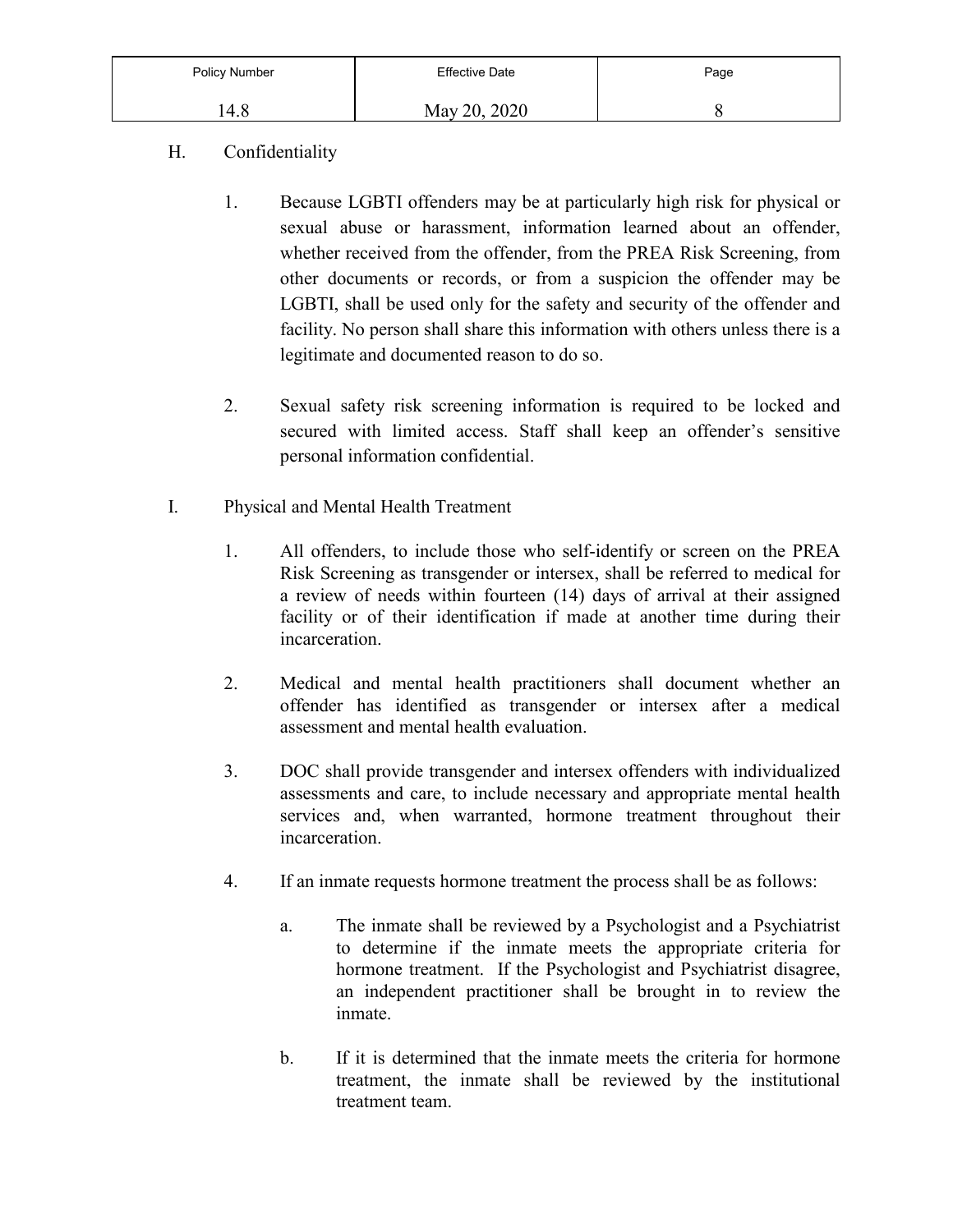| Policy Number | <b>Effective Date</b> | Page |
|---------------|-----------------------|------|
| .4.8          | May 20, 2020          |      |

- c. If the institutional treatment team agrees that the inmate meets the criteria for hormone treatment the inmate shall be referred for review by the TLOC committee.
- d. If TLOC agrees that the inmate meets the criteria for hormone treatment, the inmate shall be referred for an appointment with an outside endocrinologist.
- e. The endocrinologist shall make the final determination on whether gender-related hormone treatment for a transgender offender should be initiated or continued based on documented medical need.
- 5. Only medical practitioners shall make decisions regarding gender-related hormone treatment needs.
- 6. If an inmate requests a transgender specific surgery the process shall be as follows:
	- a. The inmate shall be reviewed by a Psychologist and a Psychiatrist to determine if the inmate meets the appropriate criteria for transgender specific surgery. If the Psychologist and Psychiatrist disagree, an independent practitioner shall be brought in to review the inmate.
	- b. If it is determined that the inmate meets the criteria, the inmate shall be reviewed by the institutional treatment team.
	- c. If the institutional treatment team agrees that the inmate meets the criteria the inmate shall be referred for review by the TLOC committee.
	- d. TLOC shall review the requests and the healthcare information of the inmate to include consultation with an endocrinologist. If TLOC agrees that the inmate meets the criteria, the inmate shall be referred for review by a separate Administrative Review Team.
	- e. The Administrative Review Team shall make the final determination on whether transgender specific surgery for an offender should be initiated.
- J. Staff and Offender Discipline

Staff or offenders who are found to have participated in the abuse or harassment of an LGBTI offender shall be reviewed for appropriate action, which may include